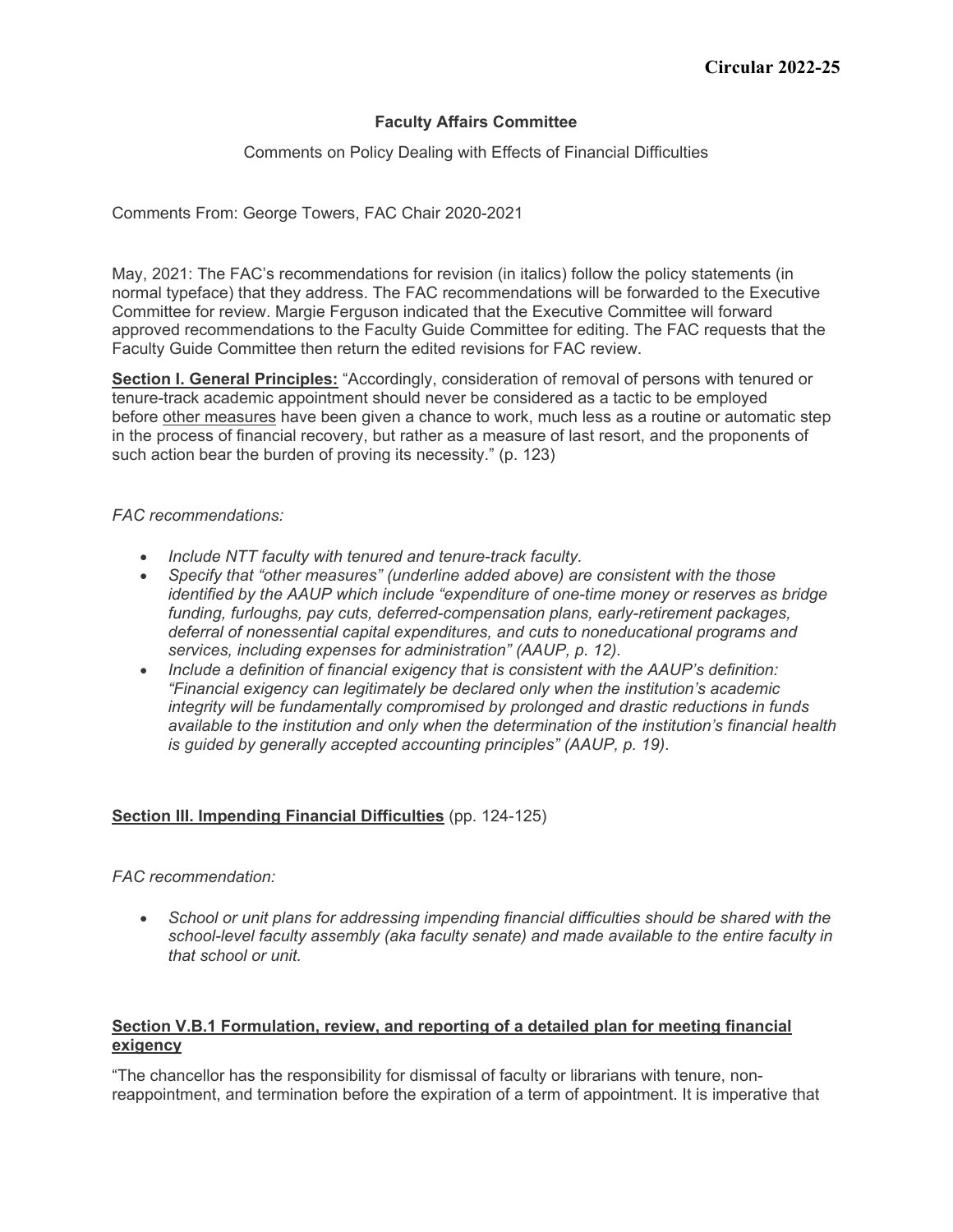decision makers at the school or unit level be involved in the consideration of such actions as remedial measures for financial exigency, and that they and their respective faculties have in place detailed policies and procedures well in advance of the occurrence of financial exigency. However, deans and school or unit faculty committees do not have unilateral authority to implement such measures. Because financial exigency reflects the condition of the campus as a whole and permits the dismissal of faculty or librarians whose tenure originally was approved by the president and Trustees of Indiana University, the dismissal of tenured faculty or librarians for financial exigency must be authorized by the president and reported to the Indiana University Trustees" (p. 128).

### *FAC recommendation:*

• *Please see underlined passage in above excerpt. Add that deans and school or unit faculty committees do not have unilateral authority to reduce faculty salaries.*

"The criteria must stand the test of fairness and equity without regard to age, sex, color, race, national origin, religious preference, status as a veteran, political preference or allegiance, or sexual preference. In addition, given the university's long-range commitment to diversity, such dismissals should consider the sexual and racial balance of faculty and librarians in the unit" (p. 128).

## *FAC recommendation:*

• *Revise this passage to be consistent with institutional values regarding diversity, equity and inclusion.*

## **Section V.C.3 Replacement; reinstatement of dismissed faculty or librarians**

Item a) "Vacancies created by dismissal of tenured faculty or librarians and faculty not reappointed or terminated prior to expiration of the term of appointment: For at least three years following dismissal, school or units that have terminated faculty or librarians pursuant to a financial exigency plan shall offer such person reinstatement and a reasonable time in which to accept or decline the offer prior to hiring a replacement for the dismissed faculty member or librarian" (p. 130).

Item b) "Vacancies in tenured positions created by normal attrition: Within an affected school, unit, or University Libraries, essential replacement hiring to fill vacancies in tenured positions created by normal attrition shall be possible for the three year limitations periods above, and every consideration shall be given to hiring dismissed faculty or librarians if the possibility exists for retraining or adapting to the requirements in the area of need" (p. 130).

### *FAC recommendation:*

• *Extend protections described in V.C.3.a & b to dismissed untenured and NTT faculty.*

Item c) "Replacements for part-time positions: Every reasonable effort should be made by the affected school or unit to reinstate dismissed tenured faculty members and librarians before hiring replacements for part-time positions. Replacement hiring for part-time positions is appropriate in cases where part-time positions have been a regular component of the school or unit's workforce, and continuation of such positions is necessary to maintain the financial health of the school or unit" (p. 130).

### *FAC recommendations:*

• *Please address the clarity of items a, b, and c. Please increase the specificity of terms such as those underlined in the above excerpts.*